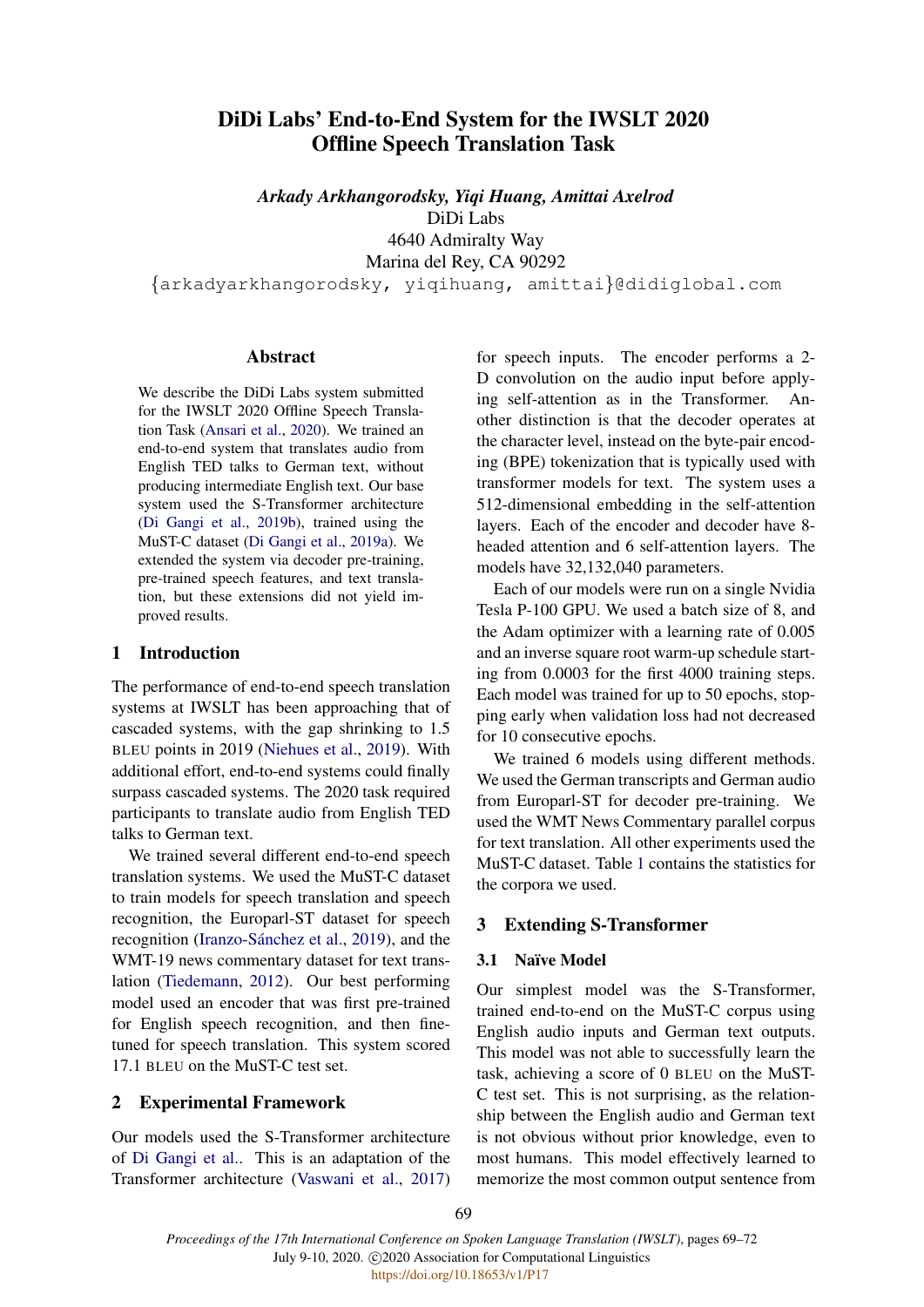<span id="page-1-0"></span>

| Dataset              | Segments | Input          | Output             |
|----------------------|----------|----------------|--------------------|
| MuST-C training      | 229,703  | EN Audio       | <b>EN. DE Text</b> |
| MuST-C dev           | 1.423    | EN Audio       | EN. DE Text        |
| MuST-C test          | 2.641    | EN Audio       | EN, DE Text        |
| WMT news commentary  | 338,285  | <b>EN</b> Text | DE Text            |
| Europarl-ST training | 12.904   | DE Audio       | DE Text            |
| Europarl-ST dev      | 2.603    | DE Audio       | DE Text            |

Table 1: Details of the datasets we use in our experiments

the training set ("Vielen Dank"), and produced this as output every time.

### <span id="page-1-2"></span>3.2 Encoder Pre-Training

The task was too difficult for a naïve system to learn from scratch, so we tried training it in two stages. First, the system was trained to predict English text given the English audio inputs from the MuST-C dataset. This model successfully learned to transcribe English audio, achieving a BLEU score on the MuST-C validation set of  $60.45<sup>-1</sup>$  $60.45<sup>-1</sup>$  $60.45<sup>-1</sup>$ 

We then discarded the *decoder* from this English ASR system. The rest of the model was then fine-tuned to predict German text from English audio. We were thus able to train an end-to-end system in stages without having the intermediate inputs and outputs inherent to a cascaded system.

By first learning the simpler task of speech recognition, the system was able to make sense of the audio input before attempting to learn to translate it. This system was the strongest that we trained, achieving a BLEU score of 17.1 on the MuST-C test set.

#### <span id="page-1-3"></span>3.3 Decoder Pre-Training

Pre-training the encoder using the simpler speech recognition task was successful, so we attempted to similarly pre-train just the *decoder*, except for German speech recognition instead.

We started by training a German ASR system using the same initial S-Transformer architecture as in Section [3.2.](#page-1-2) Here we trained the ASR system on German audio inputs and German text outputs from the Europarl-ST dataset. This system successfully learned to transcribe German audio, achieving a score on the Europarl-ST validation set of 36.9 BLEU.

The rest of the training was analogous to the pre-trained encoder system: the *encoder* of this model was discarded, then the model was trained on the speech translation task. However, this model performed similarly to the naïve system.

This suggests that just learning the input audio without a corresponding text in the same language remains a key challenge. This is perhaps not surprising, as audio input and a text transcript operate at different timescales: text inputs have atomic elements, but audio inputs are not only subdivisible via faster sampling, but also overlapping in time if the stride distance is short.

# 3.4 Combining Pre-Trained Encoder and Pre-Trained Decoder

Although we were not able to fine-tune the pretrained decoder system of Section [3.3](#page-1-3) to produce a strong speech translation model, we wondered if it could still could be a useful addition to a system with a pre-trained encoder. We fine-tuned an endto-end model that started with the encoder trained for English ASR, and the decoder trained for German ASR. However, this model was only about as good as using only the pre-trained encoder. Perhaps this approach could produce stronger results if the encoded representations of the encoder and decoder were aligned to one another, as occurs when learning seq2seq models from scratch.

### 4 Using wav2vec Inputs

The MuST-C corpus represents the input audio using 40-dimensional Mel-Filterbank features. [Schneider et al.](#page-3-4) [\(2019\)](#page-3-4) presented wav2vec: unsupervised pre-training to learn speech representations, with improved speech recognition results. We attempted to apply this same approach to speech translation, replacing the Mel-Filterbank features with wav2vec features as input to the system.

We use the pre-trained model released in the fairseq library<sup>[2](#page-1-4)</sup> to compute features for the

<span id="page-1-1"></span><sup>&</sup>lt;sup>1</sup>We used the BLEU score instead of standard ASR metrics to simplify our implementation. This metric was mainly used to determine whether or not the model was useful as a starting point for fine-tuning; the value of the score was less significant.

<span id="page-1-4"></span><sup>&</sup>lt;sup>2</sup>[https://github.com/pytorch/fairseq/](https://github.com/pytorch/fairseq/tree/master/examples/wav2vec) [tree/master/examples/wav2vec](https://github.com/pytorch/fairseq/tree/master/examples/wav2vec)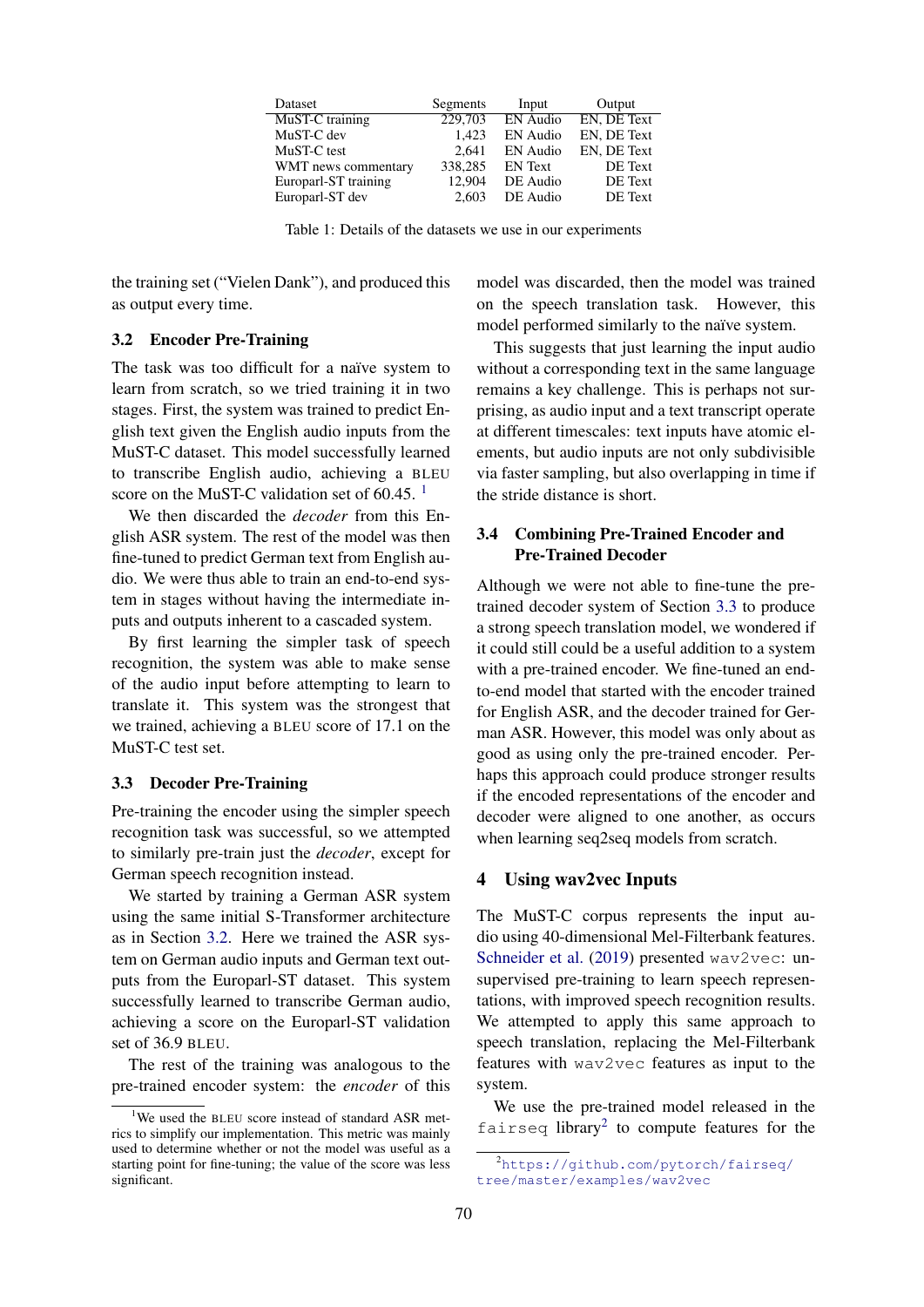MuST-C dataset. wav2vec features are 512 dimensional vectors, but the Mel-Filterbank features are 40-element vectors. We applied principal component analysis (PCA) to reduce the wav2vec vectors to 40 dimensions to match the existing architecture. To reduce the computational load, we simply computed the PCA transformation on the first segment of the training set, and then applied the same transformation matrix to each subsequent sample.

We then attempted to pre-train the encoder for English ASR using the same S-Transformer architecture as before, in Section [3.2.](#page-1-2) However, this model does not successfully learn to transcribe English audio during pre-training. After fine-tuning, it cannot translate English audio and also gets a score of 0 BLEU.

We suspected our dimensionality reduction from 512 to 40 was too crude, losing too much information. To see if this was the case, we also attempted to use the full 512-dimensional wav2vec features as input, and increased the system layer widths accordingly. However, computational constraints limited us to only training on 20,000 segments of the MuST-C training set. However, this model also does not successfully learn to transcribe English audio during pre-training. After fine-tuning, it still cannot translate English audio and also gets a score of 0 BLEU.

## 5 Text translation multi-task training

Strong text translation systems are often trained on many millions of sentences, if they are available. Transcribing audio and translating is more expensive than finding parallel sentences, so the MuST-C corpus is considerably smaller than text translation corpora. We hypothesized that additional training on translation data would improve performance.

We pre-trained an English to German MT system that shared the decoder with our S-Transformer system in Section [3.2,](#page-1-2) in order to improve the decoder's translation ability. This model used a standard transformer encoder, not the S-Transformer. Unfortunately after training, this model was not able to successfully learn to translate text, though this same corpus has been successfully used in previous work [\(Barrault et al.,](#page-2-3) [2019\)](#page-2-3). We did not conduct further experiments trying to use the shared decoder in this model for speech translation.

<span id="page-2-4"></span>

| Model                                          | <b>BLEU</b> |
|------------------------------------------------|-------------|
| 1. Baseline S-Transformer model                | 0.00        |
| 2. #1 + encoder pre-trained on English ASR     | 17.1        |
| 3. $#1$ + decoder pre-trained on German ASR    | 0.00        |
| 4. #1 + #2 + #3                                | 16.8        |
| 5. $#2 + wav2vec$ preprocessing                | 0.00        |
| $6.$ #1 + text translation multi-task training | 0.00        |

Table 2: BLEU scores of our experiments, evaluated on the MuST-C test set

## 6 Results and Conclusion

Table [2](#page-2-4) contains our experimental results. The model using an encoder pre-trained for English speech recognition performed best. Combining this model with a decoder pre-trained for German speech recognition performed roughly similarly.

We have presented several different experiments in training end-to-end speech translation system based on the S-Transformer architecture. Unfortunately, none of the experiments we presented were able to improve performance on the MuST-C test set relative to the models of [Di Gangi](#page-3-5) [et al.](#page-3-5) [\(2019c\)](#page-3-5). With more work, the ideas we attempted could produce stronger systems in the future.

#### References

- <span id="page-2-0"></span>Ebrahim Ansari, Amittai Axelrod, Nguyen Bach, Ondrej Bojar, Roldano Cattoni, Fahim Dalvi, Nadir Durrani, Marcello Federico, Christian Federmann, Jiatao Gu, Fei Huang, Kevin Knight, Xutai Ma, Ajay Nagesh, Matteo Negri, Jan Niehues, Juan Pino, Elizabeth Salesky, Xing Shi, Sebastian Stüker, Marco Turchi, and Changhan Wang. 2020. Findings of the IWSLT 2020 Evaluation Campaign. *Proceedings of the 17th International Conference on Spoken Language Translation (IWSLT 2020)*.
- <span id="page-2-3"></span>Loïc Barrault, Ondřej Bojar, Marta R. Costa-Jussà, Christian Federmann, Mark Fishel, Yvette Graham, Barry Haddow, Matthias Huck, Philipp Koehn, Shervin Malmasi, Christof Monz, Mathias Müller, Santanu Pal, Matt Post, and Marcos Zampieri. 2019. [Findings of the 2019 Conference on Machine Trans](https://www.aclweb.org/anthology/W19-5301/)[lation \(WMT19\).](https://www.aclweb.org/anthology/W19-5301/) *WMT Conference on Machine Translation*.
- <span id="page-2-2"></span>Mattia A. Di Gangi, Roldano Cattoni, Luisa Bentivogli, Matteo Negri, and Marco Turchi. 2019a. [MuST-C: a Multilingual Speech Translation Corpus.](https://doi.org/10.18653/v1/N19-1202) *NAACL (North American Association for Computational Linguistics)*.
- <span id="page-2-1"></span>Mattia A. Di Gangi, Matteo Negri, Roldano Cattoni, Roberto Dessi, and Marco Turchi. 2019b. [En](https://www.aclweb.org/anthology/W19-6603)[hancing Transformer for End-to-End Speech-to-Text](https://www.aclweb.org/anthology/W19-6603) [Translation.](https://www.aclweb.org/anthology/W19-6603) *MT Summit*.